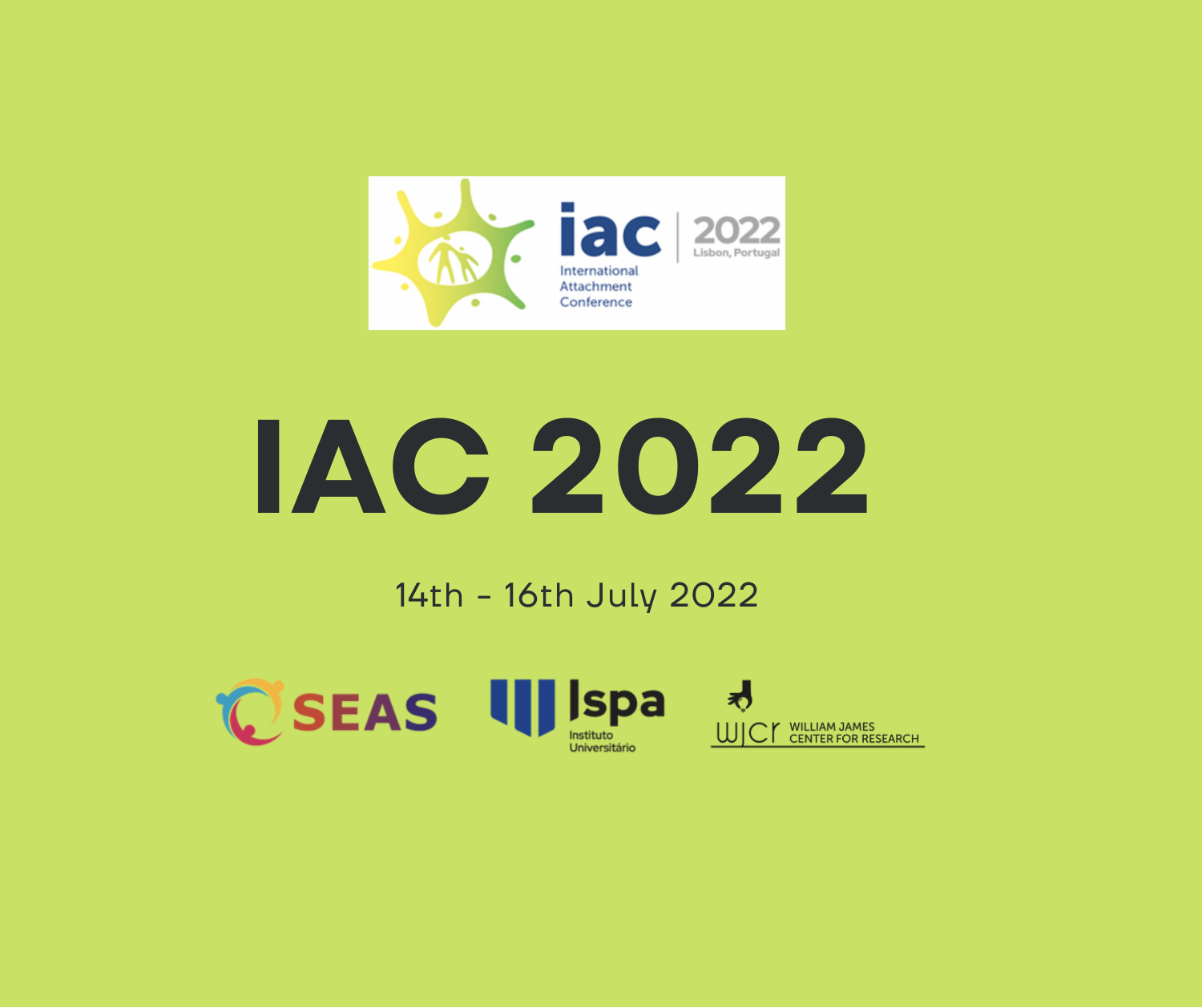# IAC presentations and activities

**Symposiums**

**Paper sessions**

# **Poster sessions**

## **Preconference Workshops**





**The Lighthouse MBT-P Training Workshop**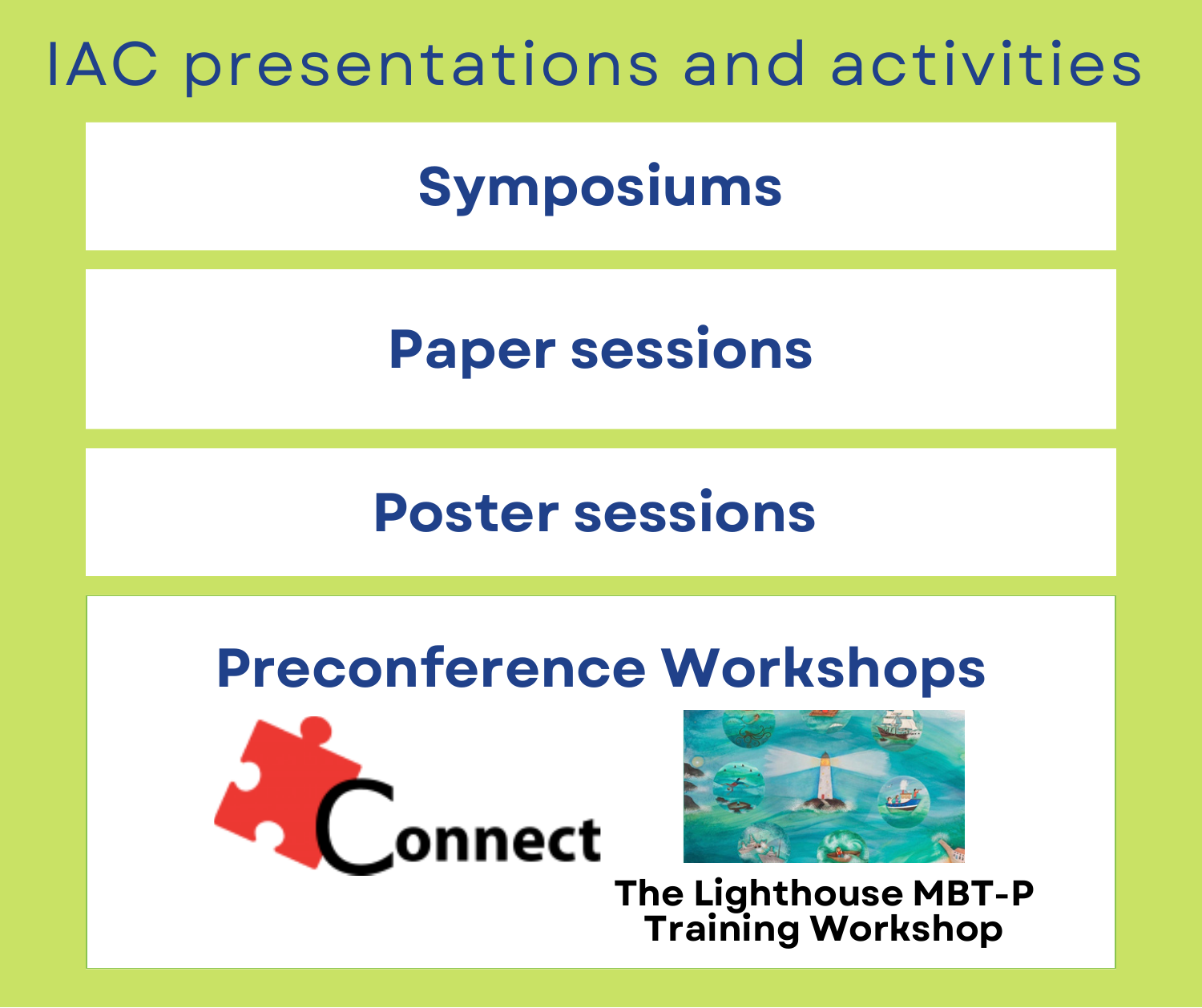#### **DAY 1 - JULY 14TH**

| 8.30H-9.30H  | <b>Keynote speaker: Everett Waters</b>                                                                                                                                                                                                                                     |                                                                                                                                                                                  |                                                                                                                                                                 |                                                                                                                                                                                                                                        |                                                                  |                                                                                                  |  |  |
|--------------|----------------------------------------------------------------------------------------------------------------------------------------------------------------------------------------------------------------------------------------------------------------------------|----------------------------------------------------------------------------------------------------------------------------------------------------------------------------------|-----------------------------------------------------------------------------------------------------------------------------------------------------------------|----------------------------------------------------------------------------------------------------------------------------------------------------------------------------------------------------------------------------------------|------------------------------------------------------------------|--------------------------------------------------------------------------------------------------|--|--|
| 9.30H-10.30H | Keynote speaker: Pasco Fearon                                                                                                                                                                                                                                              |                                                                                                                                                                                  |                                                                                                                                                                 |                                                                                                                                                                                                                                        |                                                                  |                                                                                                  |  |  |
| 10.30-11.00H |                                                                                                                                                                                                                                                                            | Poster Session "Attachment/Parent-child<br>relationships and outcomes"                                                                                                           |                                                                                                                                                                 |                                                                                                                                                                                                                                        |                                                                  |                                                                                                  |  |  |
|              |                                                                                                                                                                                                                                                                            | <b>1st Poster Session</b>                                                                                                                                                        |                                                                                                                                                                 |                                                                                                                                                                                                                                        |                                                                  |                                                                                                  |  |  |
| 11.00-12.30H | <b>Child and Adolescent Global</b><br><b>Mental Health</b><br>Invited Symposium - Miriam<br>Steele<br>Hybrid                                                                                                                                                               | Early Caregiving and the<br>Development of<br>Language Competence:<br>A View from Meta-<br>Analyses<br>Chair: Or Dagan<br>Discussant: Elizabeth<br><b>Meins</b><br><b>Hybrid</b> | Parental mentalizing:<br>Advances in research<br>and practice for families<br>at risk<br>Chair: Amanda Zayde<br>Discussant: To be<br>confirmed<br><b>Hybrid</b> | Assessing Caregiving<br>Patterns for<br>Intervention with Foster<br>and Adoptive Parents<br>Chair: To be confirmed<br>In person                                                                                                        | Paper Session<br>Attachment and Family"                          | Paper Session<br>"Attachment and<br>Parental Care"                                               |  |  |
|              | <b>Symposium Session 1.1</b>                                                                                                                                                                                                                                               | <b>Symposium Session 1.2</b>                                                                                                                                                     | <b>Symposium Session 1.3</b>                                                                                                                                    | <b>Symposium Session 1.4</b>                                                                                                                                                                                                           | <b>1st Paper Session</b>                                         | <b>2nd Paper Session</b>                                                                         |  |  |
| 12.30-14.00H |                                                                                                                                                                                                                                                                            |                                                                                                                                                                                  | Lunch                                                                                                                                                           |                                                                                                                                                                                                                                        |                                                                  |                                                                                                  |  |  |
| 14.00-15.00H | Keynote speaker: Kathryn Kerns                                                                                                                                                                                                                                             |                                                                                                                                                                                  |                                                                                                                                                                 |                                                                                                                                                                                                                                        |                                                                  |                                                                                                  |  |  |
| 15.00-16.30H | Increasing scientific rigor and<br>impact by standardization of<br>constructs and measures<br>Chair: Marije Verhage<br>Discussant: Robbie Duschinsky<br><b>Hybrid</b>                                                                                                      | New Advances in Use of<br>the Child Attachment<br>Interview<br>Chair: Francesca Penner<br><b>Hybrid</b>                                                                          | Video-Feedback<br><b>Interventions for Parents</b><br>and Children<br>Chair: Pasco Fearon<br>Discussant: Pasco Fearon<br>In-person                              | Online interventions<br>aimed at reducing<br>maternal depressive<br>symptoms and<br>promoting mother-<br>infant bonding during<br>the peripartum period<br>Chair: Catalina<br>Sieverson<br>Discussant: Catalina<br>Sieverson<br>Hybrid | Paper Session<br>"Attachment and<br>transition to<br>parenthood" | Paper Session<br>"Attachment and<br>parental sensitivity"                                        |  |  |
|              | <b>Symposium Session 2.1</b>                                                                                                                                                                                                                                               | <b>Symposium Session 2.2</b>                                                                                                                                                     | <b>Symposium Session 2.3</b>                                                                                                                                    | <b>Symposium Session 2.4</b>                                                                                                                                                                                                           | <b>3rd Paper Session</b>                                         | <b>4th Paper Session</b>                                                                         |  |  |
| 16.30-17.00H |                                                                                                                                                                                                                                                                            | Poster Session "Attachment/family relationships<br>and adverse childhood experiences"                                                                                            |                                                                                                                                                                 |                                                                                                                                                                                                                                        |                                                                  |                                                                                                  |  |  |
|              |                                                                                                                                                                                                                                                                            |                                                                                                                                                                                  |                                                                                                                                                                 |                                                                                                                                                                                                                                        | <b>2nd Poster Session</b>                                        |                                                                                                  |  |  |
| 17.00-18.30H | Scaling up and scaling out<br>Sustainable and responsible<br>Dissemination and<br>implementation of attachment-<br>based assessments<br>Invited Symposium - Carlo<br>Schuengel<br>Chairs: Carlo Schuengel and<br>Robbie Duschinsky<br>Discussant: Pehr Granqvist<br>Hybrid | Exploring the<br>association between<br>attachment and callous-<br>unemotional traits<br>across development<br>Chair: Stephanie Craig<br>Virtual                                 | <b>Childhood Maltreatment</b><br>and Attachment<br>Narratives<br>Chair: Camille Danner<br>Touati and Aino<br>Sirparanta<br>Hybrid                               | Attachment, Trauma<br>and War: the urgency<br>of a new wine for these<br>old wineskins<br>Mario Mikulincer, Daniel<br>Schechter and Susana<br>Tereno<br>Virtual                                                                        | Paper Session<br>"Attachment and Risk<br>Contexts (Parental)"    | <b>Paper Session "Parent-</b><br>child relations, quality of<br>relationships and<br>predictors" |  |  |
|              | <b>Symposium Session 3.1</b>                                                                                                                                                                                                                                               | <b>Symposium Session 3.2</b>                                                                                                                                                     | <b>Symposium Session 3.3</b>                                                                                                                                    | Roundtable                                                                                                                                                                                                                             | <b>5th Paper Session</b>                                         | <b>6th Paper Session</b>                                                                         |  |  |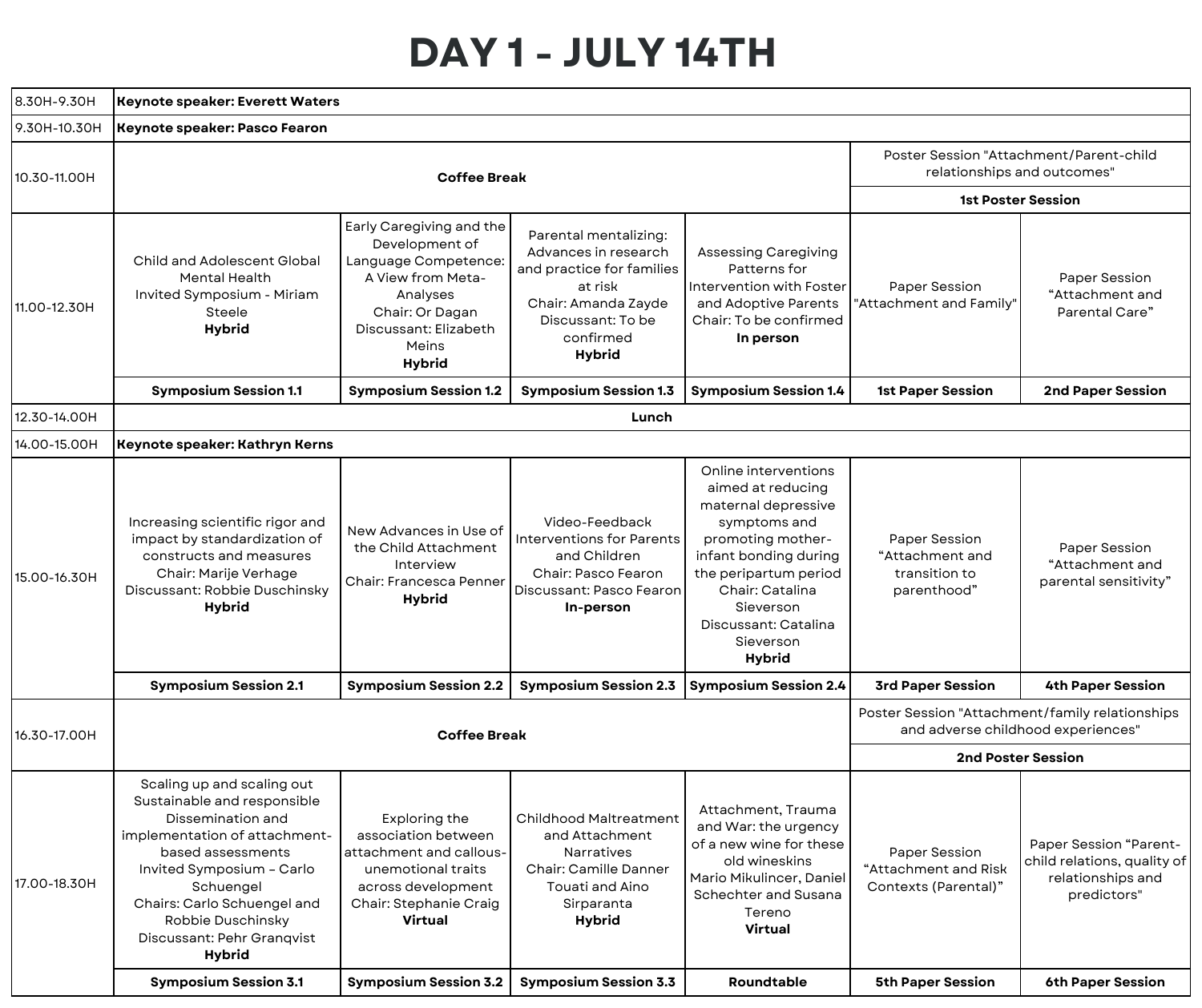#### **DAY 2 - JULY 15TH**

| 8.30H-9.30H  | Keynote speaker: Brian E. Vaughn                                                                                                                                                                                                                                                                                                |                                                                                                                          |                                                                                                                                                                                              |                                                                                                                                                                                                                                                                      |                                                                                                                                                                                                                                 |                                                                                              |                                               |  |
|--------------|---------------------------------------------------------------------------------------------------------------------------------------------------------------------------------------------------------------------------------------------------------------------------------------------------------------------------------|--------------------------------------------------------------------------------------------------------------------------|----------------------------------------------------------------------------------------------------------------------------------------------------------------------------------------------|----------------------------------------------------------------------------------------------------------------------------------------------------------------------------------------------------------------------------------------------------------------------|---------------------------------------------------------------------------------------------------------------------------------------------------------------------------------------------------------------------------------|----------------------------------------------------------------------------------------------|-----------------------------------------------|--|
| 9.30H-10.30H | Keynote speaker: Helen Minis                                                                                                                                                                                                                                                                                                    |                                                                                                                          |                                                                                                                                                                                              |                                                                                                                                                                                                                                                                      |                                                                                                                                                                                                                                 |                                                                                              |                                               |  |
| 10.30-11.00H | <b>Coffee Break</b>                                                                                                                                                                                                                                                                                                             |                                                                                                                          |                                                                                                                                                                                              | Poster Session " Attachment, background and predictors"                                                                                                                                                                                                              |                                                                                                                                                                                                                                 |                                                                                              |                                               |  |
|              |                                                                                                                                                                                                                                                                                                                                 |                                                                                                                          |                                                                                                                                                                                              | <b>3rd Poster Session</b>                                                                                                                                                                                                                                            |                                                                                                                                                                                                                                 |                                                                                              |                                               |  |
| 11.00-12.30H | Virtual Adaptation of<br>Connect, an Attachment-<br>based Program for Parents of<br>At-risk Teens:<br>Implementation, Evaluation<br>and Lessons Learned in<br>Canada, Italy, Sweden, South<br>Africa and Mexico<br>Invited Symposium - Marlene<br>Moretti<br><b>Hybrid</b>                                                      | Mentalization and<br>attachment-<br>basedinterventions during<br>early childhood<br>Chair: Stefanella Costa<br>In-person | Broadening the scope of<br>parental insightfulness:<br>Fathers, mothers, ethnic<br>group, and children with<br>special needs<br>Chair: Yair Ziv<br>Discussant: Miriam<br>Steele<br>In-person | Paper Session "<br>Attachment as a predictor<br>in the transition to<br>adulthood"                                                                                                                                                                                   | Paper Session<br>"Attachment<br>representations and<br>predictors"                                                                                                                                                              | Paper Session<br>"Attachment,<br>Media and<br>Routines"                                      |                                               |  |
|              | <b>Symposium Session 4.1</b>                                                                                                                                                                                                                                                                                                    | <b>Symposium Session 4.2</b>                                                                                             | Symposium 4.3                                                                                                                                                                                | <b>7th Paper Session</b>                                                                                                                                                                                                                                             | <b>8th Paper Session</b>                                                                                                                                                                                                        | 9th Paper Session                                                                            |                                               |  |
| 12.30-14.00H |                                                                                                                                                                                                                                                                                                                                 |                                                                                                                          |                                                                                                                                                                                              | Lunch                                                                                                                                                                                                                                                                |                                                                                                                                                                                                                                 |                                                                                              |                                               |  |
| 14.00-15.00H | Keynote speaker: Tommie and Sophie Reijman                                                                                                                                                                                                                                                                                      |                                                                                                                          |                                                                                                                                                                                              |                                                                                                                                                                                                                                                                      |                                                                                                                                                                                                                                 |                                                                                              |                                               |  |
| 15.00-16.30H | Japanese infants' and<br>preschoolers' attachment<br>behaviors during the Strange<br>Situation: Let's watch<br>together<br>Chair: Tomotaka Umemura<br>Discussant: Hoi Shan Cheung<br>and Jean-François Bureau<br><b>Hybrid</b>                                                                                                  | In Search of Attachment-<br><b>Based Interventions for</b><br>School-Age Children<br>Chair: Brian Allen<br>In-person     | Assessing Patterns of<br>Insecurity and<br>Disorganization in the<br><b>Attachment Script</b><br>Assessment: Evidence<br>for Predictive Validity<br>Chair: Ashley Groh<br>Virtual            | Attachment clinical<br>research, bridging the gap<br>between science and<br>clinical practice:<br>Contributions from the<br>Francophone Attachment<br>Network<br>Invited Symposium -<br>Susana Tereno<br>Chair: Susana Tereno<br>Discussant: Raphaële<br>Miljkovitch | Paper Session<br>'Attachment and Risk<br>Contexts<br>(Institutions)"                                                                                                                                                            | Paper Session<br>"Attachment,<br>background and<br>predictors"                               | Paper Session<br>"Attachment<br>and COVID-19" |  |
|              | <b>Symposium Session 5.1</b>                                                                                                                                                                                                                                                                                                    | <b>Symposium Session 5.2</b>                                                                                             | <b>Symposium Session 5.3</b>                                                                                                                                                                 | <b>Symposium Session 5.4</b>                                                                                                                                                                                                                                         | 10th Paper Session                                                                                                                                                                                                              | 11th Paper Session                                                                           | 12th Paper<br>Session                         |  |
| 16.30-17.00H |                                                                                                                                                                                                                                                                                                                                 | <b>Coffee Break</b>                                                                                                      |                                                                                                                                                                                              | Poster Session "Quality of caregiving in the family context<br>and beyond"                                                                                                                                                                                           |                                                                                                                                                                                                                                 |                                                                                              |                                               |  |
| 17.00-18.30H | Attachment development as<br>Turn off your state of mind,<br>a safety conditioning<br>relax, and float<br>process: exploring dynamic<br>downstream - Attachment  <br>and biological processes<br>and psychedelics<br><b>Chair: Marian Bakermans-</b><br>Chair: Pehr Granqvist<br>Kranenburg<br>Hybrid<br>In-person<br>In-person |                                                                                                                          | Fostering mentalization<br>in attachment-based<br>interventions with<br>parents/carers of<br>vulnerable adolescents<br>Chair: Paula Mena Matos<br>and Helena Carvalho                        | Couple & Parents: Interplay<br>Between the Attachment<br>and Caregiver Behavior<br>Systems to Children's<br>Psychological Adjustment<br>Chair: Tiago Ferreira and<br>Paula Mena Matos<br>Discussant: Philip Cowan<br>and Carolyn Pape Cowan<br>Hybrid                | Going far together: a<br>roundtableon<br>collaborative<br>attachment research<br>Rodrigo Cárcamo, Or<br>Dagan, Marinus H. van<br>IJzendoorn, Sheri<br>Madigan, Glenn I.<br>Roisman, Carlo<br>Schuengel and Marije<br>L. Verhage | 4th Poster Session<br>Paper Session<br>"Attachment,<br>Psychotherapy and<br>Psychopathology" | Attachment<br>asian group<br><b>Hybrid</b>    |  |
|              | <b>Symposium Session 6.1</b>                                                                                                                                                                                                                                                                                                    | <b>Symposium Session 6.2</b>                                                                                             | <b>Symposium Session 6.3</b>                                                                                                                                                                 | Symposium 6.4                                                                                                                                                                                                                                                        | Roundtable                                                                                                                                                                                                                      | 13th Paper Session Special Meeting                                                           |                                               |  |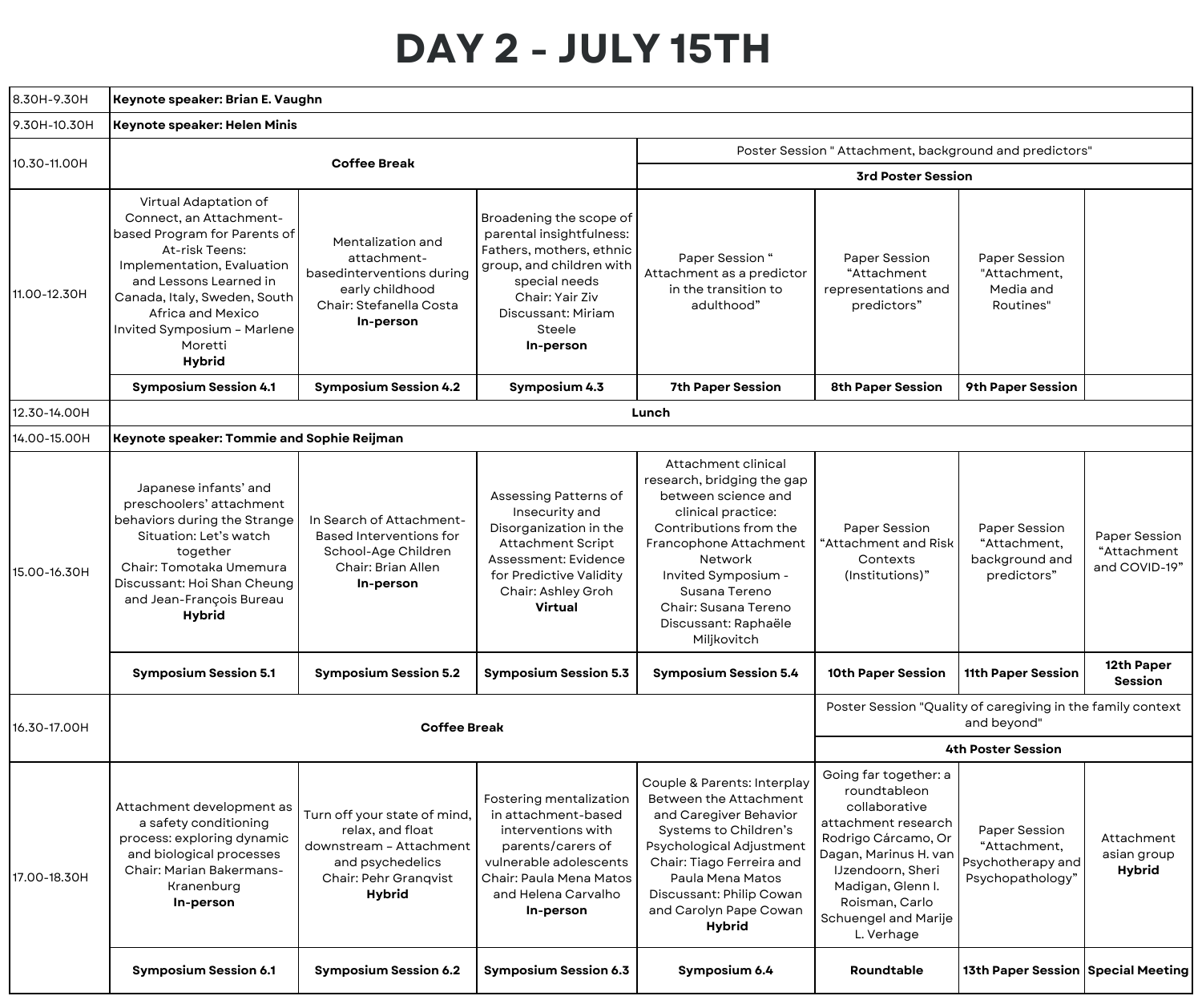#### **DAY 3 - JULY 16TH**

| 8.30H-9.30H  | <b>Keynote speaker: Guy Bosmans</b>                                                                                                                                                                                          |                                                                                                                                                                                                                                               |                                                                                                                             |                                                                                                                                                                                                                                                                                                                                                                                                                                                                                                                                                                                                                                                                                                                                                                                                                                                        |  |                                                      |  |  |
|--------------|------------------------------------------------------------------------------------------------------------------------------------------------------------------------------------------------------------------------------|-----------------------------------------------------------------------------------------------------------------------------------------------------------------------------------------------------------------------------------------------|-----------------------------------------------------------------------------------------------------------------------------|--------------------------------------------------------------------------------------------------------------------------------------------------------------------------------------------------------------------------------------------------------------------------------------------------------------------------------------------------------------------------------------------------------------------------------------------------------------------------------------------------------------------------------------------------------------------------------------------------------------------------------------------------------------------------------------------------------------------------------------------------------------------------------------------------------------------------------------------------------|--|------------------------------------------------------|--|--|
| 9.30H-10.30H | <b>Keynote speaker: David Oppenheim</b>                                                                                                                                                                                      |                                                                                                                                                                                                                                               |                                                                                                                             |                                                                                                                                                                                                                                                                                                                                                                                                                                                                                                                                                                                                                                                                                                                                                                                                                                                        |  |                                                      |  |  |
| 10.30-11.00H |                                                                                                                                                                                                                              | Poster session "Attachment/ family<br>relationships in at-risk clinical<br>populations"                                                                                                                                                       |                                                                                                                             |                                                                                                                                                                                                                                                                                                                                                                                                                                                                                                                                                                                                                                                                                                                                                                                                                                                        |  |                                                      |  |  |
|              |                                                                                                                                                                                                                              |                                                                                                                                                                                                                                               |                                                                                                                             | <b>5th Poster Session</b><br>Lifespan perspective<br>on attachment: from<br><b>Paper Session</b><br>"Attachment and<br>infancy to parenthood<br>attachment and<br>Chair: Jean-François<br>Neurodevelopmental<br>disorders"<br>sensitivity<br><b>Bureau</b><br><b>Hybrid</b><br>In-person<br><b>Symposium Session 7.4</b><br><b>14th Paper Session</b><br>Lunch<br>Parenting,<br>Paper Session<br>Paper Session<br>"Attachment and Risk<br>"Attachment and<br>well-being<br>Contexts"<br>Non Parental Care"<br>In-person<br><b>16th Paper Session</b><br>17th Paper Session<br>6th Poster Session<br><b>Paper Session "Quality</b><br>Paper Session<br>of relationships and<br>"Attachment<br>developmental<br>Pascal Vrticka<br>and Parental Care II"<br>outcomes"<br><b>Special Meeting</b><br><b>18th Paper Session</b><br><b>19th Paper Session</b> |  |                                                      |  |  |
| 11.00-12.30H | Adversities and attachment<br>$\epsilon$ representations in children and Infancy to Adulthood: Links<br>adolescents in the child<br>protection system<br>Chair: Stefania Muzi<br><b>Hybrid</b>                               | Disorganization from<br>with Parenting and<br>Adjustment<br>Chair: Laura Brumariu<br>In-person                                                                                                                                                | Supporting parents in<br>child feeding, sleeping<br>and crying: evidence<br>from the perspective of<br>Chair: Maartje Luijk |                                                                                                                                                                                                                                                                                                                                                                                                                                                                                                                                                                                                                                                                                                                                                                                                                                                        |  | Paper Session<br>"Attachment and<br>Psychopathology" |  |  |
|              | <b>Symposium Session 7.1</b>                                                                                                                                                                                                 | <b>Symposium Session 7.2</b>                                                                                                                                                                                                                  | <b>Symposium Session 7.3</b>                                                                                                |                                                                                                                                                                                                                                                                                                                                                                                                                                                                                                                                                                                                                                                                                                                                                                                                                                                        |  | 15th Paper<br><b>Session</b>                         |  |  |
| 12.30-14.00H |                                                                                                                                                                                                                              |                                                                                                                                                                                                                                               |                                                                                                                             |                                                                                                                                                                                                                                                                                                                                                                                                                                                                                                                                                                                                                                                                                                                                                                                                                                                        |  |                                                      |  |  |
| 14.00-15.00H | Keynote speaker: Kathryn L. Humphreys                                                                                                                                                                                        |                                                                                                                                                                                                                                               |                                                                                                                             |                                                                                                                                                                                                                                                                                                                                                                                                                                                                                                                                                                                                                                                                                                                                                                                                                                                        |  |                                                      |  |  |
| 15.00-16.30H | Joint SIRG FCAR and SoNeAt<br>Symposium: Advances in<br>Research on Father-Child<br>Relationships- an Attachment<br>and Social Neuroscience<br>Perspective<br>Chair: Pascal Vrticka<br><b>Hybrid</b>                         | Mentalizing Abilities and<br>Mentalization-Based Skill<br>Trainings<br>Chair: Paula Sterkenburg<br>In-person                                                                                                                                  | psychopathology, and<br>Chair: To be confirmed                                                                              |                                                                                                                                                                                                                                                                                                                                                                                                                                                                                                                                                                                                                                                                                                                                                                                                                                                        |  |                                                      |  |  |
|              | <b>Symposium Session 8.1</b>                                                                                                                                                                                                 | <b>Symposium Session 8.2</b>                                                                                                                                                                                                                  | <b>Symposium Session 8.3</b>                                                                                                |                                                                                                                                                                                                                                                                                                                                                                                                                                                                                                                                                                                                                                                                                                                                                                                                                                                        |  |                                                      |  |  |
| 16.30-17.00H |                                                                                                                                                                                                                              |                                                                                                                                                                                                                                               |                                                                                                                             | Poster session "Adult attachmentrepresentations and parenting"                                                                                                                                                                                                                                                                                                                                                                                                                                                                                                                                                                                                                                                                                                                                                                                         |  |                                                      |  |  |
|              |                                                                                                                                                                                                                              | Coffe Break<br>Lessons for attachment<br>theory by including fathers<br>and representational<br><b>SIRG SoNeAt Session</b><br>measures in mind-<br>mindedness research<br>Chair: Sarah Foley<br><b>Hybrid</b><br><b>Symposium Session 9.2</b> |                                                                                                                             |                                                                                                                                                                                                                                                                                                                                                                                                                                                                                                                                                                                                                                                                                                                                                                                                                                                        |  |                                                      |  |  |
| 17.00-18.30H | Should we be striving for<br>consistency? Questions arising<br>when observing parenting and<br>attachment across caregivers,<br>cultures, settings, and/or<br>collection modes<br>Chair: Anne Rifkin-Graboi<br><b>Hybrid</b> |                                                                                                                                                                                                                                               |                                                                                                                             |                                                                                                                                                                                                                                                                                                                                                                                                                                                                                                                                                                                                                                                                                                                                                                                                                                                        |  |                                                      |  |  |
|              | <b>Symposium Session 9.1</b>                                                                                                                                                                                                 |                                                                                                                                                                                                                                               |                                                                                                                             |                                                                                                                                                                                                                                                                                                                                                                                                                                                                                                                                                                                                                                                                                                                                                                                                                                                        |  |                                                      |  |  |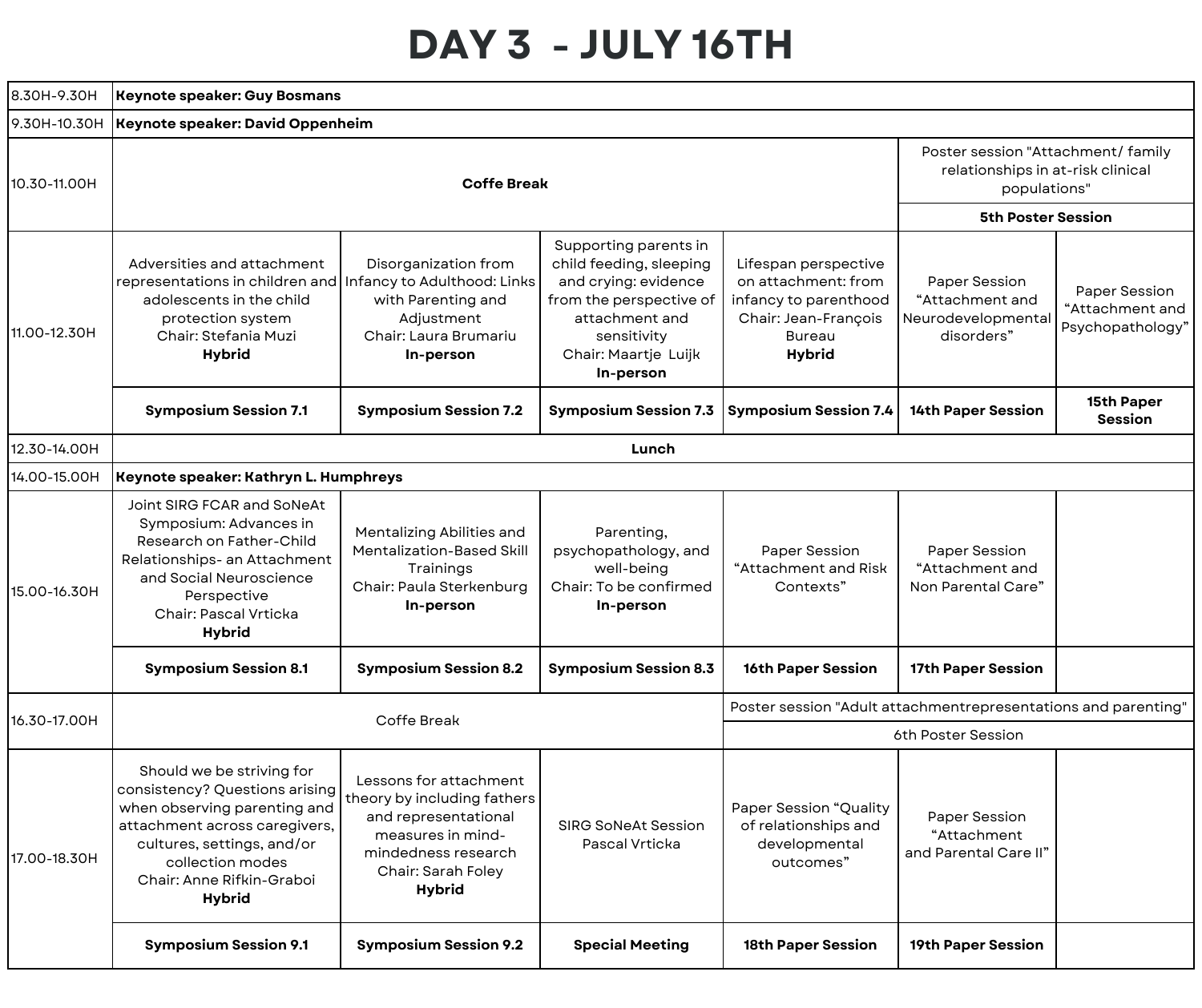#### **POSTER SESSIONS**

| <b>Poster Session 1</b>                                                                                                                                                   | <b>Poster Session 2</b>                                                                                                                                                    | <b>Poster Session 3</b>                                                                                                                                               | <b>Poster Session 4</b>                                                                                                                                                                    | <b>Poster Session 5</b>                                                                                                                                                         | <b>Poster Session 6</b>                                                                                                                                                                                  |
|---------------------------------------------------------------------------------------------------------------------------------------------------------------------------|----------------------------------------------------------------------------------------------------------------------------------------------------------------------------|-----------------------------------------------------------------------------------------------------------------------------------------------------------------------|--------------------------------------------------------------------------------------------------------------------------------------------------------------------------------------------|---------------------------------------------------------------------------------------------------------------------------------------------------------------------------------|----------------------------------------------------------------------------------------------------------------------------------------------------------------------------------------------------------|
| "Attachment/Parent-child<br>relationships and outcomes"                                                                                                                   | "Attachment/family<br>relationships and adverse<br>childhood experiences"                                                                                                  | "Attachment, background and<br>predictors"                                                                                                                            | "Quality of caregiving in the<br>family context and beyond"                                                                                                                                | "Attachment/family<br>relationships in at-risk clinical<br>populations"                                                                                                         | "Adult attachment<br>representations and parenting"                                                                                                                                                      |
| ARE THE CHILDREN ALRIGHT? A<br><b>SYSTEMATIC REVIEW</b><br><b>OFPSYCHOLOGICAL</b><br>ADJUSTMENT OF CHILDREN<br><b>CONCEIVEDBY ASSISTED</b><br>REPRODUCTIVE TECHNOLOGIES   | The interplay between<br>attachment, maltreatment and<br>affect regulation difficulties for<br>adolescents during the COVID-19<br>lockdowns (6712)                         | Stability of attachment from<br>infancy to middle childhood<br>attachment: First cross modal<br>assessment of continuity of<br>attachment security in Japan<br>(6651) | Early Maternal Caregiving: A<br>Conceptualization of Maternal<br>Compassion Preoccupation<br>(6689)                                                                                        | Child-Dog Attachment, Emotion<br>Regulation and<br>Psychopathology: The Mediating<br>Role of Positive and Negative<br>Child-Dog Behaviours (6614)                               | Associations of adult<br>attachment state of mind with<br>parental reflective functioning<br>and early postnatal bonding<br>(7068)                                                                       |
| Attachment as a Moderator of<br>the Effect of Bullying on Self-<br>esteem in Young Adolescence<br>(7052)                                                                  | Associations between Childhood<br>Maltreatment and Child Behavior<br>Problems in Kenya: Mediating<br>Role of Personality<br>Characteristics (7055)                         | Modelling Adolescent<br>Attachment with a Network<br>Approach (7059)                                                                                                  | Maternal sensitivity during<br>mealtime and free play:<br>Differences and explanatory<br>factors (7229)                                                                                    | Father-Adolescent Attachment<br>as a Moderator in the<br>Associations between Paternal<br>Depression and Strain, and<br>Adolescent Depression (7066)                            | Fathers' Attachment<br>Representations: Deleterious<br>effects of idealization of the<br>father on marital quality and<br>caregiving (7125)                                                              |
| Children's attachment<br>representations and self-<br>concept (7132)                                                                                                      | Exploring the consistency of<br>attachment representations<br>between adoptive mothers and<br>children in comparison with non-<br>adoptive dyads (7254)                    | Parent-Child-Peer Relationships<br>in Early Adolescence (7087)                                                                                                        | Association between attentional<br>bias toward infant faces and<br>parental involvement in<br>childcare (7273)                                                                             | Preliminary effects of the in-<br>person and online Parent-Child<br>Interaction Therapy-Based<br>Turtle Program targeted at<br>inhibited preschoolers in<br>parenting practices | Mediating role of anxiety on the<br>link between attachment and<br>parental burnout in the<br>postpartum period (7162)                                                                                   |
| Executive function in preschool<br>children: the implication of<br>family interactions (7185)                                                                             | <b>Mentalization Skills Reduce</b><br>Parent/Child Dysfunctional<br>Interactions for those Foster<br>Parents with more ACEs (6579)                                         | The Relationship between<br>Maternal Autonomy Support and<br>the Quality of Attachment: The<br>Case of Muslim Mothers from<br>Arab society in Israel (7080)           | Quality of mothers' and fathers'<br>parentingbehaviors (sensitivity):<br>the role of work and father<br>involvement                                                                        | Cannabinoid Treatment for<br>Behavior Problems of Children<br>with ASD: Impact on Child-<br>Parent Interaction (7062)                                                           | Mediating effect of emotional<br>regulation in the link between<br>parental attachment and mental<br>health in women in late<br>pregnancy (7231)                                                         |
| The association between parent-<br>child relationship quality and<br>kindergarten children's ability to<br>freely verbalize and regulate<br>their emotions (7222)         | Suicidal risk among adult<br>survivors of childhood<br>maltreatment : the role of<br>parent-child contact with<br>biological parent during out of<br>home placement (7196) | Sexy Attachment: A Cross-lag<br>Analysis of Sexuality and<br>Attachment in Newlywed<br><b>Couples (6787)</b>                                                          | How matrilineal Mosuo's father is<br>involved in raising his children<br>(7238)                                                                                                            | Conversational narcissism in<br>marriage: Relations with fathers'<br>caregiving over the transition to<br>parenthood (7216)                                                     | Unresolved States of Mind and<br><b>Dysfunctional Caregiving</b><br>Behaviors: A Systematic Review<br>(6705)                                                                                             |
| Association between maternal<br>insightfulness and<br>kindergarteners' classroom<br>behavior (7230)                                                                       | Does Maltreatment and Parent-<br>Child Attachment Predict Teen<br>Dating Violence and Risky Sexual<br>Behaviour? (7232)                                                    | Validation of the Slovenian<br>Affective Neuroscience<br>Personality Scale (7241)                                                                                     | <b>Evaluating Maternal Sensitivity in</b><br>Rural Andean Peru: Situations<br>and Measures matter (6866)                                                                                   | Maternal reflexive functioning,<br>parenting stress and child<br>attachment in a clinical sample<br>of preschool children (7169)                                                | Maternal antenatal attachment<br>and mental health in the context<br>of COVID-19 (6710)                                                                                                                  |
| The role of Attachment and<br>Social Acceptanceon the<br>development of Self-Esteem<br>during childhood                                                                   | Developmental course of<br>Reactive Attachment Disorder<br>and Disinhibited Social<br>Engagement symptoms after<br>adoption (7255)                                         | A self-comfort-oriented pattern<br>of regulatory behavior and<br>avoidant attachment are more<br>likely among infants born<br>moderate-to-late preterm                | VIPP-School: Using video-<br>feedback to enhance teacher<br>sensitivity (7079)                                                                                                             | Attachment Security in a<br>Dyadically-Informed Perinatal<br>Partial Hospitalization Program<br>(PHP) [7233]                                                                    | <b>Comparing Attachment</b><br>Representations among<br>Internationally Adoptive Parents<br>and Non-Adoptive Parents Using<br>the Adult Attachment Interview<br>(AAI) (7101)                             |
| Easing infants' transition to<br>center-based child care using a<br>video-feedback intervention for<br>professional caregivers and<br>parents: A feasibility study (7197) | Childhood trauma increases<br>vulnerability to attempt suicide<br>in adulthood through avoidant<br>attachment (7256)                                                       | Determinants of attachment in<br>Portuguese infants born<br>very/extreme preterm                                                                                      | Oualitative User Feedback of a<br>New Clinical Training Tool for an<br>Attachment-Based Intervention<br>- Clinical Immersive Training<br>Experience (CITE)                                 |                                                                                                                                                                                 | Stress levels and attachment in<br>an Italian group of pregnant<br>women (7145)                                                                                                                          |
| Attachment and the<br>development of prosocial<br>behaviors and empathy in<br>children and adolescents: A<br>systematic review (7259)                                     |                                                                                                                                                                            | Maternal Sensitivity and Child<br>Attachment: A Meta-Analysis<br>Revisited (7267)                                                                                     | The Influence of Insecure<br>Attachment of ECEC Teachers<br>on Their Social Intelligence:<br><b>Examining the Serial Mediating</b><br>Effect of Their Mindfulness and<br>Depression (7065) |                                                                                                                                                                                 | Relations between adult<br>attachment, parental stress and<br>parenting social style in mothers<br>of children with autism spectrum<br>disorder, learning disabilities and<br>typical development (7272) |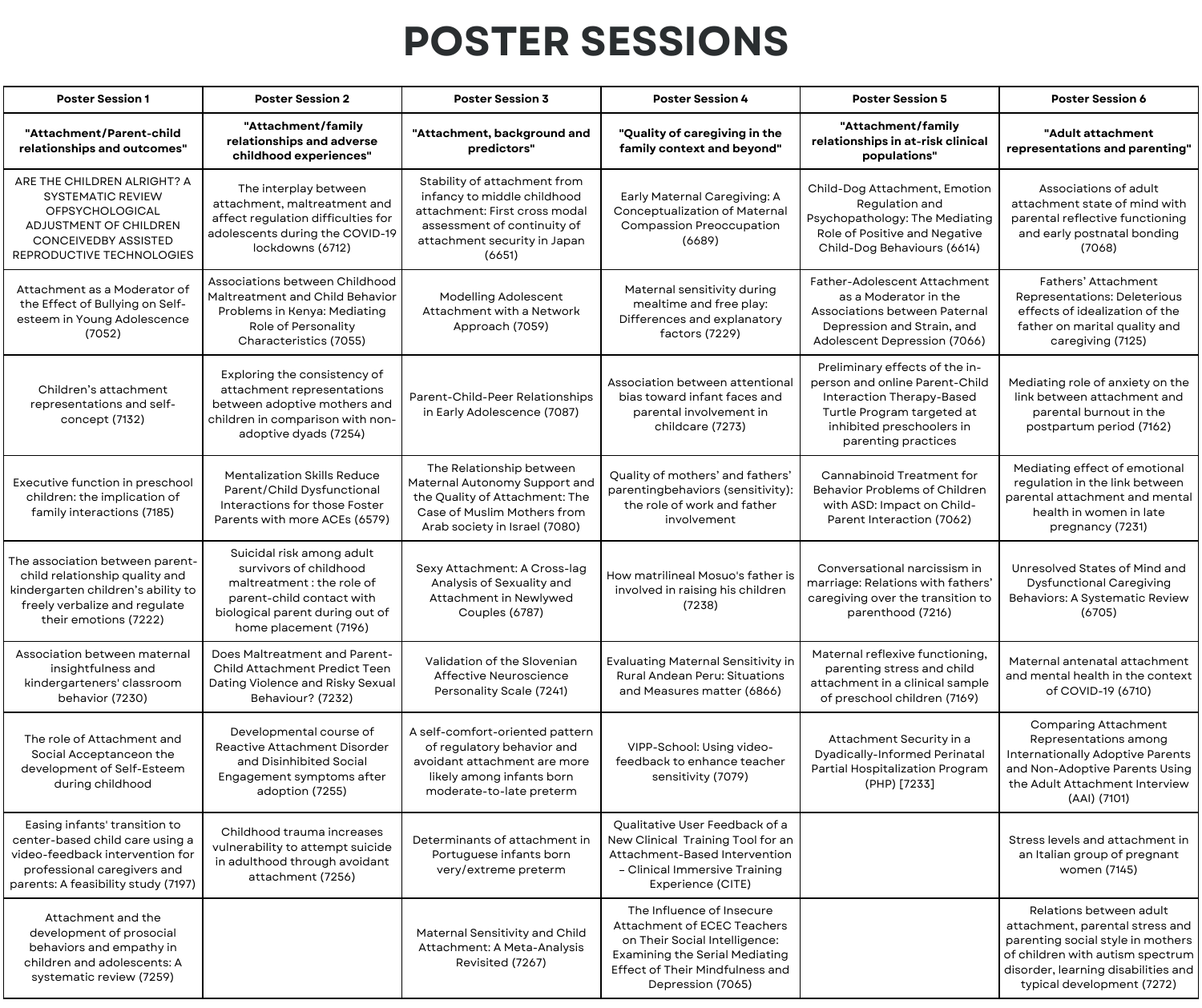## **PAPER SESSIONS (DAY 1)**

| <b>Paper Session 1</b>                                                                                                                                                                              | <b>Paper Session 2</b>                                                                                                                                                                                                                                           | <b>Paper Session 3</b>                                                                                                                                                                                | <b>Paper Session 4</b>                                                                                                                                                                              | <b>Paper Session 5</b>                                                                                                                                                                                                                                                       | <b>Paper Session 6</b>                                                                                                     |
|-----------------------------------------------------------------------------------------------------------------------------------------------------------------------------------------------------|------------------------------------------------------------------------------------------------------------------------------------------------------------------------------------------------------------------------------------------------------------------|-------------------------------------------------------------------------------------------------------------------------------------------------------------------------------------------------------|-----------------------------------------------------------------------------------------------------------------------------------------------------------------------------------------------------|------------------------------------------------------------------------------------------------------------------------------------------------------------------------------------------------------------------------------------------------------------------------------|----------------------------------------------------------------------------------------------------------------------------|
| <b>Attachment and Family</b>                                                                                                                                                                        | <b>Attachment and</b><br><b>Parental Care</b>                                                                                                                                                                                                                    | <b>Attachment and</b><br>trasition to parenthood                                                                                                                                                      | <b>Attachment and</b><br>parental sensitivity                                                                                                                                                       | <b>Attachment and Risk</b><br><b>Contexts (Parental)</b>                                                                                                                                                                                                                     | <b>Parent-child relations.</b><br>quality of relationships<br>and predictors                                               |
| A family-based<br>smartphone-based<br>interventionto reduce<br>maternal postnatal<br>depression<br>symptomsand promote<br>family health among<br>Chinese families (6605)<br>In-person               | <b>Associations Among</b><br><b>Parental Caregiving</b><br>Quality, Cannabinoid<br>Receptor 1 Expression-<br><b>Based Polygenic Scores,</b><br>and Infant-Parent<br>Attachment: Evidence for<br><b>Differential Genetic</b><br>Susceptibility? (7263)<br>Virtual | Validating the Coding<br>Interactive Behavior<br>instrument in mothers<br>with postnatal<br>depression and fathers<br>of infants (7220)<br>Virtual                                                    | <b>Caregiving Antecedents</b><br>of Secure Base Script<br>Knowledge Inferred from<br>the Adult Attachment<br>Interview: A<br>Comparative, Pre-<br><b>Registered Analysis</b><br>(7041)<br>In-person | Can a parenting<br>intervention in primary<br>care change mothers'<br>representations of their<br>infants? A randomized<br>controlled trial of the<br>effect of a video-feedback<br>parenting intervention in a<br>low-moderate risk<br>community sample (7131)<br>In-person | Heritability of parenting:<br>A polygenic approach<br>(6646)<br>In-person                                                  |
| The Contribution of<br>adolescents' attachment<br>representations, and<br>autonomy-relatedness<br>behaviors with parents to<br>Young Adults'<br><b>Psychosocial Adaption</b><br>(7258)<br>In-person | The Effect of Circle of<br><b>Security Parenting</b><br>Program (COS-P) on<br><b>Maternal Mentalization</b><br>and Emotion<br>Socialization in Low-SES<br>Mothers from Turkey<br>(7129)<br>In-person                                                             | The Maternal<br>Disintegrative<br>Responses Scale<br>(MDRS) and its<br>associations with<br>attachment orientation<br>and childhood trauma<br>(6688)<br>In-person                                     | Parents' Secure Base<br>scripts: associations with<br>parental sensitivity and<br>sensitive discipline (7100)<br>In-person                                                                          | <b>Concepts Travel Faster</b><br>than Thought: An<br><b>Empirical Study of the Use</b><br>of Attachment<br>Classifications in Child<br>Protection Investigations<br>(7064)<br>In-person                                                                                      | <b>Biologically embedded</b><br>caregiving in early<br>childhood: The<br>attachment hierarchy<br>(7250)<br>Virtual         |
| Assessment of parental<br>sensitivityin daily<br>practice: Introducing the<br>OK!app and e-learning<br>package (7260)<br>In-person                                                                  | Promoting Language<br>Equity in the Community<br>Implementation of<br>Attachment &<br>Biobehavioral Catch-Up<br>with Spanish-Speaking<br>Parent Coaches and<br>Latino Families in the<br>United States (7048)<br>In-person                                       | Congruence and<br>Incongruence of<br>Infants' Early Interactive<br>Behavior and Their<br>Associations with<br>Attachment in a Sample<br>of Infants Born Full Term<br>and Infants Born Very<br>Virtual | The contributions of<br>maternal postnatal<br>oxytocin and sensitivity<br>to infant attachment and<br>preschool behavioral<br>outcomes (7050)<br>Virtual                                            | Copenhagen Infant Mental<br>Health Project (CIMHP): A<br>randomized controlled<br>trial evaluating the<br>efficacy of Circle of<br>Security- Parenting in an<br>at-risk community sample<br>(7137)<br>In-person                                                              | The Significance of<br>Mothers' Neural<br>Responding to Infant<br><b>Cues for Caregiving</b><br>Behavior (7057)<br>Virtual |
| Test-retest reliability of<br>the Friendsand Family<br>Interview: preliminary<br>data (7113)<br>Virtual                                                                                             | Parental stress among<br>parents of young<br>children-the role of<br>attachment orientation,<br>self-awareness, quality<br>of marital relationship<br>and child's temperament<br>(6630)<br>Virtual                                                               | Do Postnatal Anxiety<br>and Depressive<br>Symptoms "invade"<br>Attachment Script<br>Narrative Assessment?<br>(7187)<br>In-person                                                                      | Testing the sensitivity<br>hypothesis in child-<br>mother dyads from three<br>Latin-American countries<br>(7264)<br>In-person                                                                       | A "Budding" International<br>Collaboration to Support a<br>South African Community<br>(7208)<br>In-person                                                                                                                                                                    |                                                                                                                            |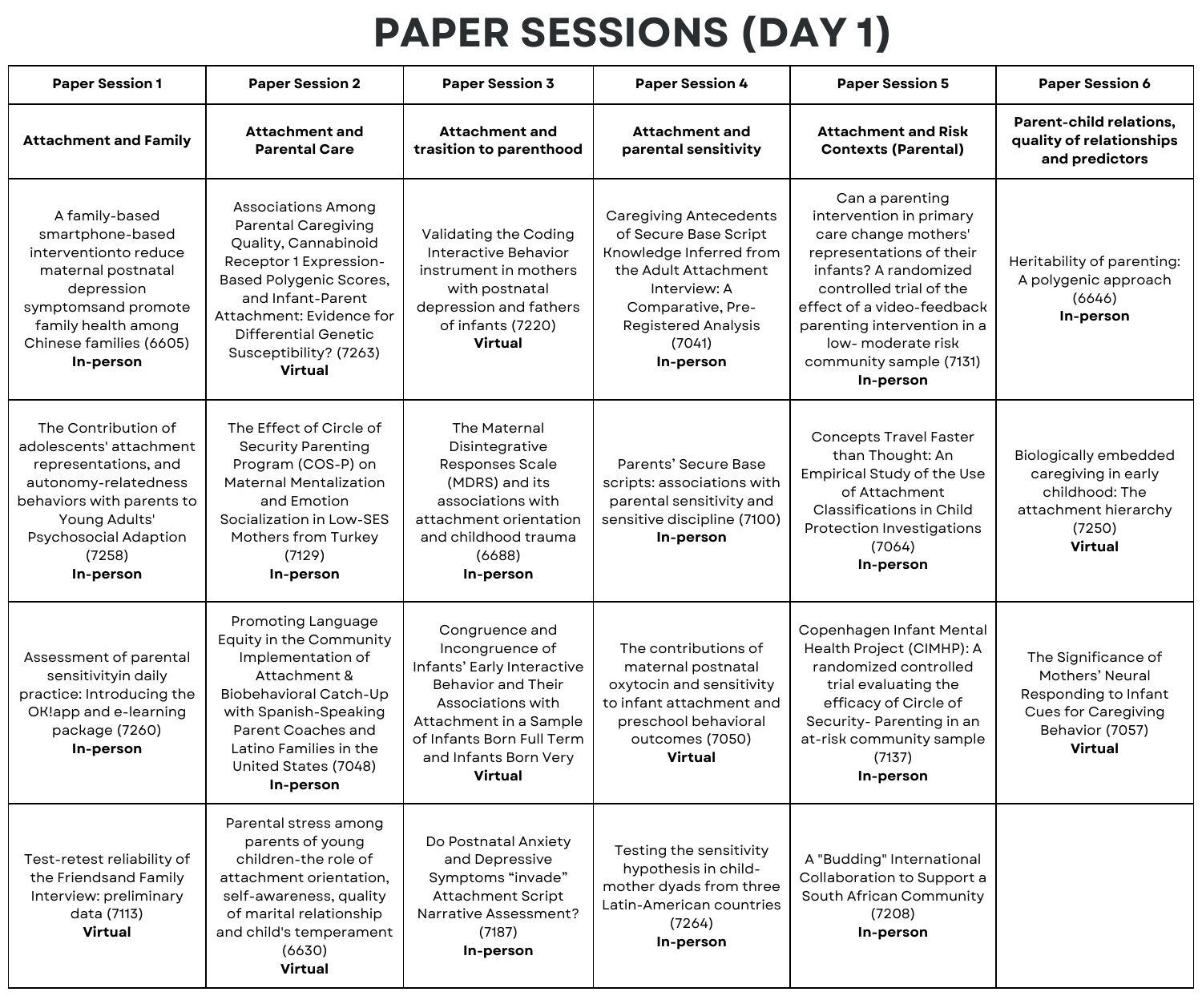#### **PAPER SESSIONS (DAY 2)**

| <b>Paper Session 8</b>                                                                                                                                                | <b>Paper Session 9</b>                                                                                                                                                                                 | <b>Paper Session 10</b>                                                                                                                                                                              | <b>Paper Session 11</b>                                                                                                                          | <b>Paper Session 12</b>                                                                                                                                                                               | <b>Paper Session 13</b>                                                                                                                               |
|-----------------------------------------------------------------------------------------------------------------------------------------------------------------------|--------------------------------------------------------------------------------------------------------------------------------------------------------------------------------------------------------|------------------------------------------------------------------------------------------------------------------------------------------------------------------------------------------------------|--------------------------------------------------------------------------------------------------------------------------------------------------|-------------------------------------------------------------------------------------------------------------------------------------------------------------------------------------------------------|-------------------------------------------------------------------------------------------------------------------------------------------------------|
| <b>Attachment</b><br>representations<br>and predictors                                                                                                                | Attachment, Media and<br><b>Routines</b>                                                                                                                                                               | <b>Attachment and Risk</b><br><b>Contexts (Institutions)</b>                                                                                                                                         | Attachment, background<br>and preditors                                                                                                          | <b>Attachment and COVID-</b><br>19                                                                                                                                                                    | Attachment,<br><b>Psychotherapy and</b><br>Psychopathology                                                                                            |
| Can we measure implicit<br>attachment-related<br>knowledge on-line?<br>Secure Base Script<br>assessment in different<br>modalities (7189)<br>In-person                | The associations<br>between maternal<br>playfulness,<br>technoference and<br>children's technology,<br>and digital media usage<br>(7128)<br>In-person                                                  | The Effect of Attachment<br>and Child Health<br>(ATTACHTM) Parenting<br>Program on Parent-Infant<br><b>Attachment and Parental</b><br><b>Reflective Function</b><br>(7205)<br>In-person              | Infant attachment<br>configuration network<br>with mother and father<br>and mental health (7138)<br>Virtual                                      | Parents and Early<br>Learning in the Covid-19<br>Pandemic: A qualitative<br>analysis of parent<br>engagement, play, and<br>continuity of learning in<br>an environment of stress<br>(7076)<br>Virtual | The Effect of<br>Psychotherapy on Adult<br>Attachment Insecurity: A<br>Systematic Review of the<br><b>Empirical Literature</b><br>(6694)<br>In-person |
| <b>Maternal Anxious</b><br>Attachment is Associated<br>with Less Brain-to-Brain<br>Synchrony in Mother-<br>Child Dyads During Co-<br>Viewing (6669)<br>Virtual        | Attachment, food<br>parenting practice, family<br>routines and childhood<br>obesity: a systematic<br>review of the literature<br>(7108)<br>In-person                                                   | The effects of adverse<br>childhood experiences on<br>mother-infant<br>interactions and infant<br>development: The "Orim"<br>national early<br>intervention project in<br>Israel (6939)<br>In-person | <b>ATTACHMENT SECURITY</b><br>IN INFANTS AND<br>PRESCHOOLERS: ARE<br>THEY DIFFERENT IN LATIN-<br><b>AMERICAN SAMPLES?</b><br>(7268)<br>In-person | The Contribution of<br>Attachment Orientation<br>and Personal Resources<br>to First-Time Parents'<br>Perceptions of the Infant<br>in the shadow of COVID-<br>19 (6629)<br>Virtual                     | <b>Profiles of Emotion</b><br>Socialization and<br>Associated Outcomes in<br>a Clinical Adolescent<br>Sample (6841)<br><b>Virtual</b>                 |
| Discourse coherence and<br>syntactic integration: A<br>qualitative illustration<br>from mothers' brief<br>speech samples (6811)<br>Virtual                            | The role of parental<br>mentalization and<br>emotion regulation in the<br>academic context: the<br>importance of reducing<br>parental control and<br>negativity during<br>homework (7266)<br>In-person | Careworkers' Affect<br>Regulation in Youth<br><b>Residential Care: A</b><br>Preliminary Study of the<br><b>Psychometric Properties</b><br>of the Affect Regulation<br>Checklist (7182)<br>In-person  | Parental predictors of<br>infant-father attachment<br>(7139)<br>Virtual                                                                          | The role of attachment<br>styles on mental health<br>during COVID-19<br>pandemic in an Italian<br>population (7198)<br>Virtual                                                                        | 44<br>Unresolved/disorganized<br>patients: their discourse<br>and behaviour in<br>psychotherapy (7143)<br><b>Virtual</b>                              |
| Speak Your Mind: The<br>Relationship between<br><b>Mindfulness and Maternal</b><br>Attachment as measured<br>by the Adult Attachment<br>Interview (7051)<br>In-person |                                                                                                                                                                                                        | Attachment State of Mind<br>and Trauma in Mother<br>and Baby Home Adoptees<br>(6747)<br>Virtual                                                                                                      | Dynamic processes in<br>mother-infant interaction<br>underlying attachment<br>quality: A time-series<br>approach (7133)<br>In-person             | 'It is his kid as much as<br>mine': Coparent<br>exclusion, parent<br>attachment and perinatal<br>mental health during<br>Covid-19 in Sweden (7188)<br>In-person                                       | Hyperactive mentalizing<br>leads to borderline<br>symptoms, against the<br>background of adverse<br>childhood experiences<br>(7058)<br><b>Virtual</b> |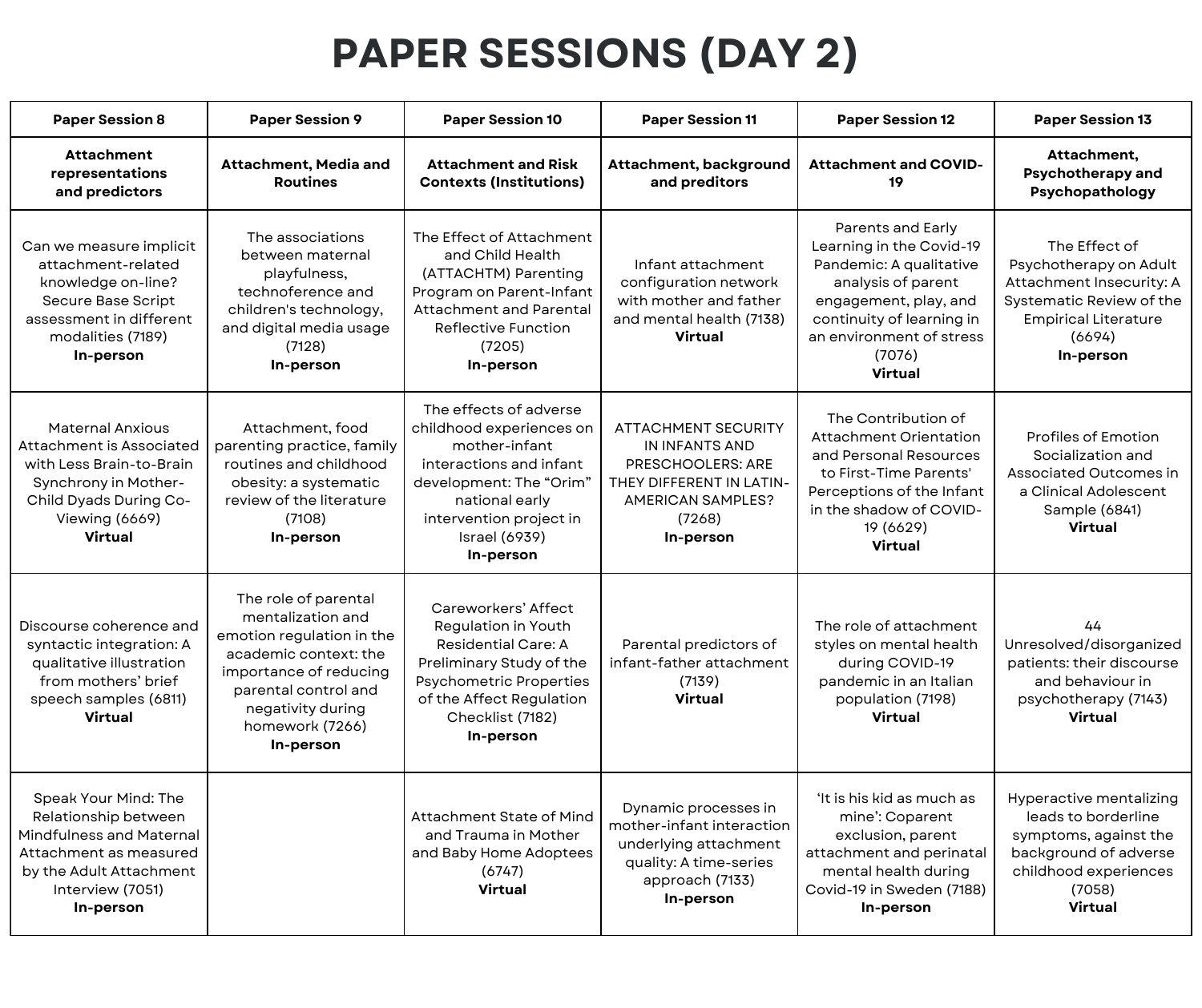## **PAPER SESSIONS (DAY 3)**

| <b>Paper Session 14</b>                                                                                                                                                                  | <b>Paper Session 15</b>                                                                                                                                                                                                         | <b>Paper Session 16</b>                                                                                                                                                  | <b>Paper Session 17</b>                                                                                                                                                       | <b>Paper Session 18</b>                                                                                                                                                                                                                      | <b>Paper Session 19</b>                                                                                                                                                                                     |
|------------------------------------------------------------------------------------------------------------------------------------------------------------------------------------------|---------------------------------------------------------------------------------------------------------------------------------------------------------------------------------------------------------------------------------|--------------------------------------------------------------------------------------------------------------------------------------------------------------------------|-------------------------------------------------------------------------------------------------------------------------------------------------------------------------------|----------------------------------------------------------------------------------------------------------------------------------------------------------------------------------------------------------------------------------------------|-------------------------------------------------------------------------------------------------------------------------------------------------------------------------------------------------------------|
| <b>Attachment and</b><br>Neurodevelopmental<br>disorders                                                                                                                                 | <b>Attachment and</b><br>Psychopathology                                                                                                                                                                                        | <b>Attachment and Risk</b><br><b>Contexts</b>                                                                                                                            | <b>Attachment and Non</b><br><b>Parental Care</b>                                                                                                                             | <b>Quality of relationships</b><br>and developmental<br>outcomes                                                                                                                                                                             | <b>Attachment and</b><br><b>Parental Care II</b>                                                                                                                                                            |
| Resolution of the Child's<br>Diagnosis,<br>Representations of the<br>Child, and Emotional<br>Availability: A Study of<br>Mothers and Fathers of<br>Children with ASD (7035)<br>In-person | Relationship between<br><b>Internal Working Models</b><br>of Attachment, Self-<br>Report Measures of<br>Attachment, and<br><b>Maladaptive Personality</b><br>Traits in a Clinical<br>Sample of Adolescents<br>(7140)<br>Virtual | Childhood<br>Psychological<br>Maltreatment<br>& Adult Attachment.<br>Mental Health, Conflict,<br>& Coparenting in<br><b>Stressful Contexts</b><br>(7151)<br>Virtual      | Maternal experiences with<br>professional health care<br>for excessive infant<br>crying: On the relevance<br>of being sensitive towards<br>maternal needs (7219)<br>In-person | Spontaneous<br>movements of preterm-<br>born infants at 3-5<br>months predict their<br>social competence at<br>school-age: The<br>mediation role of<br>mothers' emotional<br>availability and children's<br>motor skills (7075)<br>In-person | Attachment and<br>Biobehavioural Catch-up<br>for children with<br>developmental delays:<br>Outcomes and<br>reflections from a South<br>African multiple-baseline<br>experimental study<br>(7207)<br>Virtual |
| The Parent-Child<br>Attachment Relationship<br>in Toddlers with Autism<br>Traits (6709)<br>Virtual                                                                                       | Investigating mental<br>functioning through the<br>Child Attachment<br>Interview: a challenge in<br>adolescence (7172)<br>In-person                                                                                             | Attachment in Middle<br>Childhood Among<br>Foster and Adopted<br>Children: Preliminary<br>Validation of a<br><b>Behavioral Observation</b><br>System (7234)<br>In-person | Is it possible to strengthen<br>bonds without breaking<br>hearts? The relational<br>paradox within residential<br>care (6607)<br>In-person                                    | What more to assess?<br><b>Beyond Parental</b><br>Sensitivity in predicting<br>child developmental<br>outcomes: Results from<br>the NICHD study (7261)<br>In-person                                                                          | Longitudinal change and<br>stability of pretend<br>play in mothers and<br>children aged 18 to 59<br>months (7044)<br>Virtual                                                                                |
| One-year follow-up<br>study on attachment-<br>based parenting<br>intervention's effects on<br>Japanese mothers of<br>children with autism<br>spectrum disorder<br>(7045)<br>Virtual      | The father and his<br>anorectic daughter<br>(7194)<br>In-person                                                                                                                                                                 | <b>Emotional processing</b><br>in Portuguese<br>adolescents in<br>institutional care<br>In-person                                                                        | Attachment sensitive<br>practices at schools: the<br>innovative contribute of<br>"Thinkspace" (7252)<br>Virtual                                                               | Maltreatment by Fathers<br>and Externalizing<br>Behavior Problem: The<br><b>Effect of Child</b><br>Personality (7054)                                                                                                                        | Maternal sensitivity,<br>child attachment<br>security, and risk factors<br>in rural Andean Peru<br>(6862)<br>In-person                                                                                      |
| Exploring the interaction<br>of adolescents with<br>intellectual disability and<br>their mothers using the<br>joint painting procedure<br>(7093)<br>In-person                            | Do cognitive functioning<br>and psychopathology<br>impact the quality of<br>parent-child<br>relationships in mothers<br>with Substance Use<br>Disorder? (7257)<br>In-person                                                     | Parent-Child<br>Relationships Shape<br><b>Pubertal Development</b><br>in Pre- and Early-<br>Adolescents Boys and<br>Girls (7086)<br>In-person                            | Promoting the Child<br><b>Attachment Network</b><br>through Parent-Teacher<br>Interactions during<br><b>Preschool Transition</b><br>(7056)<br>In-person                       | How to support<br>children's motor skills?<br>Exploring associations<br>between parenting<br>behaviors and children's<br>motor coordination<br>(7226)<br>In-person                                                                           | Parent Child Interaction<br>Therapy-Toddlers (PCIT-<br>T): Using live coaching to<br>enhance parental<br>sensitivity, reflective<br>functioning, and child<br>behaviour (7074)<br><b>Virtual</b>            |